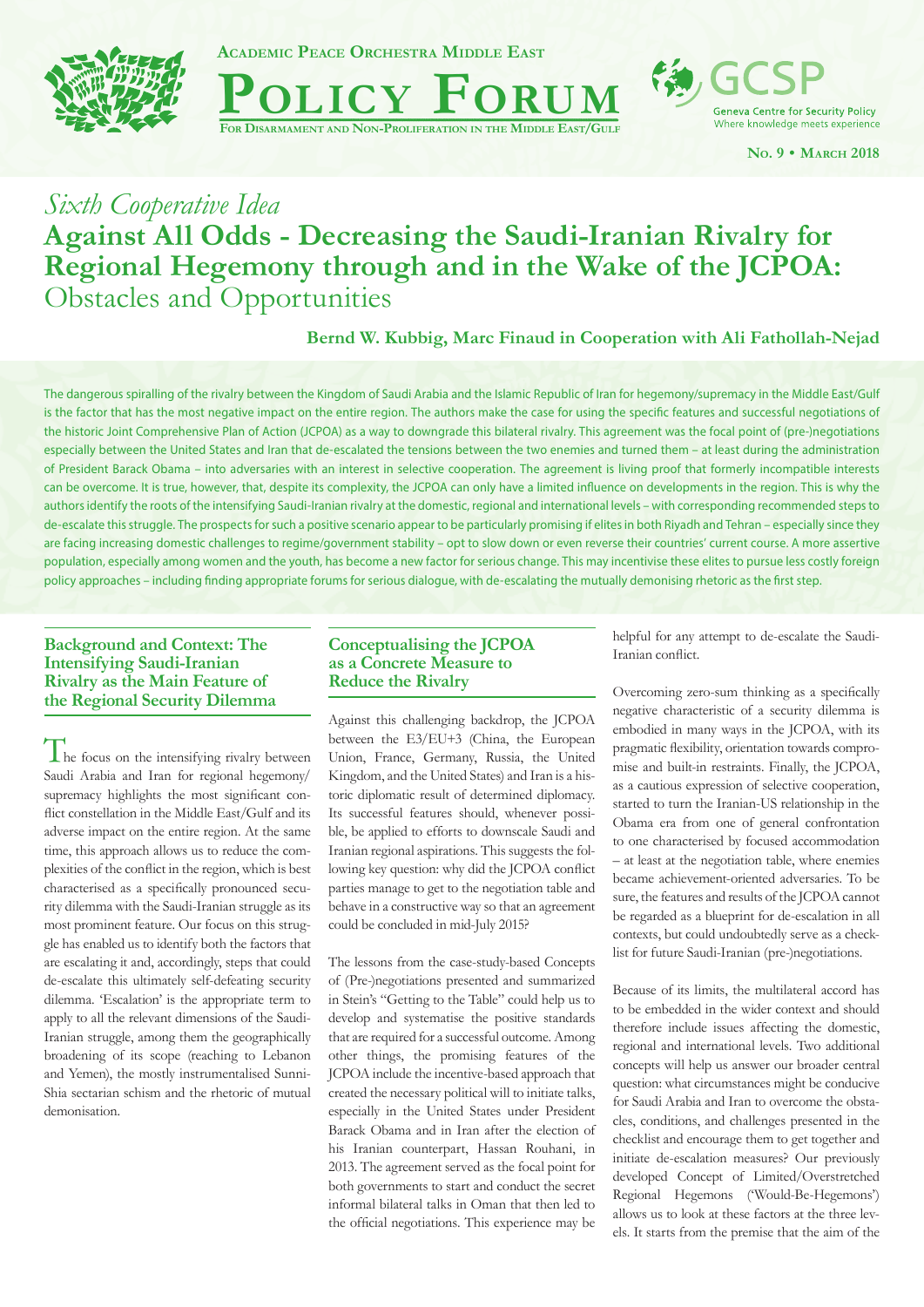competition between the two countries is to stabilise and strengthen their respective regimes/ governments by consolidating or even expanding their spheres of interest/influence (and in the case of Saudi Arabia, by rolling back Iranian influence). But the hegemonic aspirations of both competitors may collide with domestic challenges to regime/government stability, and in a positive scenario incentivise the rivals to start a meaningful dialogue on de-escalation measures.

The 'Would-Be-Hegemons' concept emphasises the limits of Saudi Arabia's and Iran's attempts to project their power. They are not real hegemons such as the United States or China, which act on a global scale as security providers using the broad spectrum of foreign policy instruments that are available to them. To characterise the Middle East rivals as 'Would-Be-Hegemons' is conducive to a sceptical assessment of their domestic political problems and limited financial capacities, thus questioning their ability to achieve real gains. In an optimistic scenario (which is by no means assured) the basic security dilemma might work in favour of a de-escalation of the politically and financially costly competition. This perspective is endorsed by an insight from Rasler, Thompson and Ganguli's Concept "How Rivalries End"/ De-escalating Strategies, which stresses as a factor "Domestic resource crises - economic depression/stagnation".

## **Identifying the Roots of the Rivalry – and Possible De-escalation Steps**

We will now apply to both countries the abovementioned actual and potential constraints as well as clashes between their domestic and foreign policy demands. The internal scenes in the Saudi kingdom and Iran, different as they are in many respects, are also characterised by strikingly similar politico-social, demographic, economic and financial problems. Women and the youth have become relevant players in both countries: their demands for greater freedoms, a more participatory role in a larger public space, and their calls for secure jobs and sound education can no longer be ignored. In Saudi Arabia, these societal actors could become a real threat to regime/government stability, unless Crown Prince Mohammed bin Salman is successful in implementing his farreaching reforms. What is more, his announcement establishing before a more moderate Islam (if it is meant to also include the Shia) could significantly relax the sectarian divide and the terrorism/extremism that goes with it. In fact, this project could become a cooperative endeavour if it were picked up in a constructive way by Iran, which so far has always complained that its own efforts at downscaling the sectarian divide have fallen on deaf ears in the kindom.

In the foreign policy area we see an overstretched Saudi Arabia in its dispute with Qatar and its war in Yemen. Riyadh's objective of terminating the long-standing conflict with a self-confident and assertive Qatar has not been achieved. And the political cost – the danger of the breakup of the Gulf Cooperation Council as we have known  $it$  – is real. The same applies to the goals of its military intervention in Yemen, which has had a devastating impact on the poorest country in the Middle East/Gulf: Riyadh is mainly resposible for the world's worst current humanitarian crisis. In both cases the kingdom's activities display its fundamentally changed self-understanding from a once low-key coordinator and mediator for the entire region to an assertive actor with an increasing preference for foreign interventionism by military means.

Both politically and financially costly cases could force Saudi Arabia to take face-saving de-escalation measures. They may even threaten the unprecedented reformist initiative of Crown Prince Mohammed bin Salman, which thus far has been especially supported by women and the youth. To put it in a positive way: successful politico-social and economic reforms may turn out to be Saudi Arabia's decisive advantage over Iran in the long term in two ways — they may lead to a sound and sustainable new social contract in Saudi Arabia itself, and they could become an attractive model for the wider region. In both cases regime/ government stability would be improved.

As to Iran, the wave of protests of December 2017-January 2018, which primarily expressed urban discontent, is a time bomb that may explode again if basic socio-economic and political problems are not adequately resolved. The protests were also triggered by budget priorities that were seen as unacceptable in a context of corruption and cronyism. The potential threat to regime/government stability is obvious, since forcibly crushing protests may not prove to be a successful strategy in all circumstances. This may be aggravated if Tehran overplays its hand by becoming militarily entrenched in Syria and Iraq. Another case in point is Iran's building of production sites for precision-guided missiles. If Tehran crosses the red lines laid down by the Israeli government, which regards those activities as a potential threat, it may risk provoking Israeli military actions that could add significantly to Iran's political and economic costs in this area. Conversely, exercising restraint could be regarded as a first step toward a de-escalation strategy.

Yet one does not need to wait until domestic challenges force both rivals to downscale their escalating foreign policy activities. Therefore, initiating an (in)formal dialogue that is attractive to both of them (especially Saudi Arabia, with its preconditions for sitting down at the negotiation table) would be an important step. The barriers could be lowered by framing conditions and key demands as a priority list of security concerns presented as a parcel, with the Iranians having their own list. In addition, such a bilateral forum could become an attractive way of clarifying controversial issues and misunderstandings, among them the roots of the conflict and its ever-intensifying spiral, as well as mutual allegations and suspicions, especially regarding interference in each other's domestic affairs. The Joint Commission established by the JCPOA as a standing dispute mechanism could (despite its specifics) be helpful as a model in addressing – and possibly settling – concrete controversial issues. What is more, bilateral cooperation could be initiated step by step in the economic and environmental areas (with the latter impacting on both rivals).

And finally, proposals to discuss the fundamental problem of regional order by referring to the principles of the Conference and then the Organization for Security and Co-operation in Europe could become relevant for constructively dealing with the rivalry issue. These proposals certainly imply the presence of extremely demanding challenges that cannot be resolved easily. But they will ultimately boil down to the fact that the role of the United States is the central divisive issue between Saudi Arabia and Iran. Even with changing roles and policies under post-Obama administrations, the United States is likely to remain the most important extra-regional actor affecting the bilateral struggle.